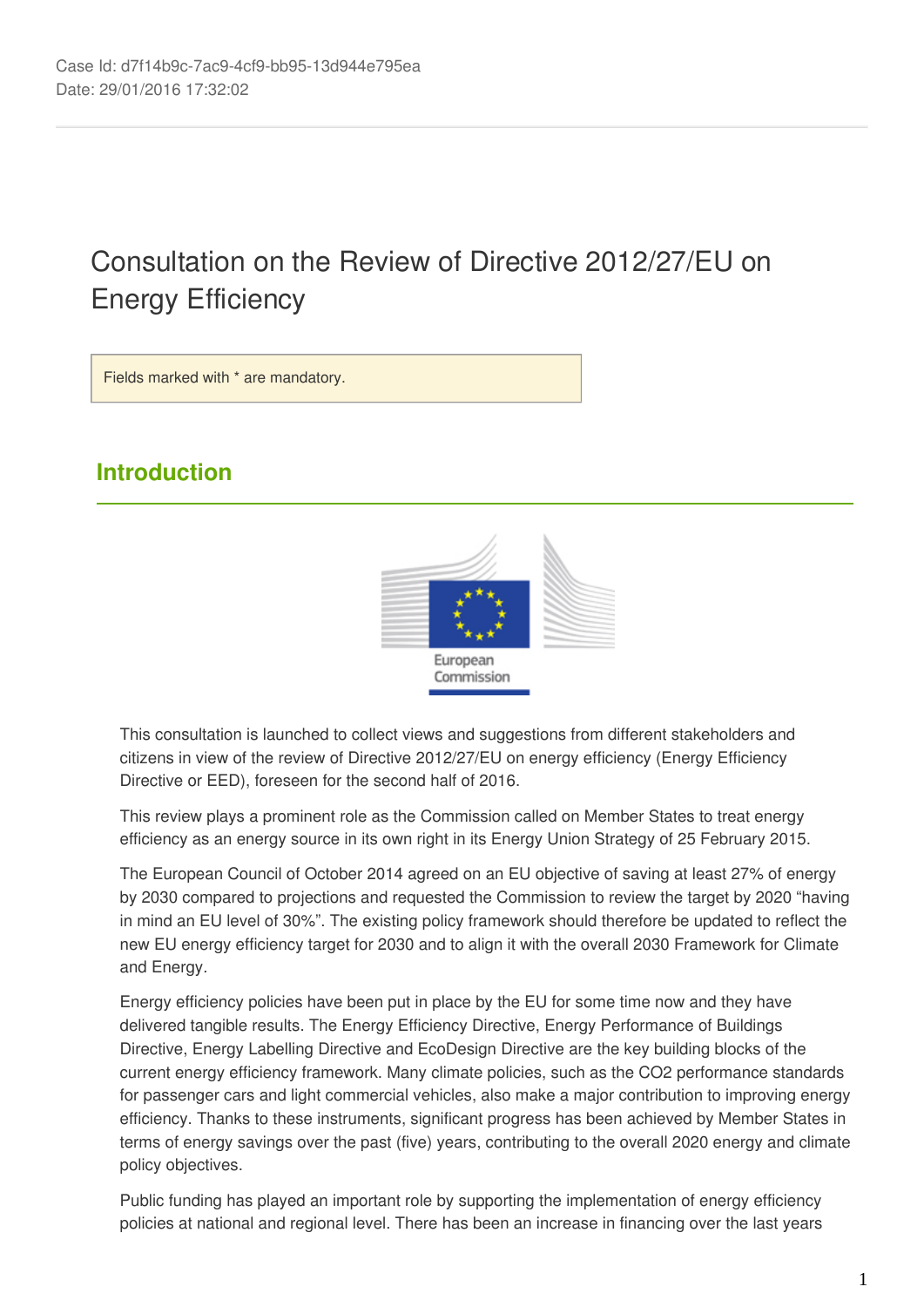due to greater importance of these polices in the context of the overall EU decarbonisation agenda. The European Structural and Investments Funds (ESIF) and the European Fund for Strategic Investments (EFSI) are key to unlocking the needed private investments for energy efficiency. On the other hand, the effectiveness and impact of energy efficiency investment funding strongly depends (inter alia) on the implementation of the energy efficiency legislation, including the Energy Efficiency Directive.

Many measures taken by Member States today will, in fact, continue contributing to the energy efficiency targets and to the broader energy and climate policy framework beyond 2020. Since the Energy Efficiency Action Plan was adopted in 2011, the situation has greatly improved: primary energy consumption has continued to fall across the Union, with steady economic growth, and many Member States have successfully strengthened their national energy efficiency programmes.

In line with the requirement of the EED (Article 3(2)), an assessment was carried out by the Commission in 2014 to review progress towards the EU 20% energy efficiency target for 2020, the findings of which were presented in the Energy Efficiency Communication, adopted on 23 July 2014. An updated analysis of how Member States are achieving the 20% 2020 target on energy efficiency will be published as part of the State of the Energy Union package in November 2015.

Given the recent implementation date of the EED, this consultation focuses on examining the following elements of Directive:

**Article 1 (subject matter and scope) and Article 3 (energy efficiency target):** As required by the European Council of October 2014, which agreed the EU objective of saving at least 27% of energy by 2030 compared to projections and requested the Commission to review the target by 2020 "having in mind [a level of savings of] 30%".

**Article 6 (purchasing by public bodies of energy efficient buildings, goods and services):** As required by the reporting obligation under Article 24(8) to review the effectiveness of implementation of Article 6.

**Article 7 (energy efficiency obligation schemes):** As required by the reporting obligation under Article 24(9) on the implementation of Article 7 and the need to address the obligation period that will expire after 2020.

**Articles 9 – 11 (metering, billing information and cost of access to metering and billing information):** Consumer related aspects touched upon in these Articles are also addressed in the Internal Market Design/Delivering a New Deal for Energy Consumers initiative launched in parallel.

**Article 20 (energy efficiency national fund, financing and technical support):** The European Fund for Strategic Investments (Junker Plan) raises the importance to address the market gaps for energy efficiency investments.

**Article 24 (reporting and monitoring and review of implementation):** Given the new governance system to be introduced under the Energy Union in view of 2030 framework, currently being prepared in parallel to this exercise.

The questions of this consultation on the above articles are formulated so as to respect the requirements of the recently adopted Better Regulation Package and to ensure that the results of this consultation are fed into two parallel processes: first, to assess whether relevant measures are efficient, effective, and coherent with the broader EU legislative framework, and second, to identify the most appropriate policy options to be considered for reviewing specific aspects of the EED as part of the impact assessment.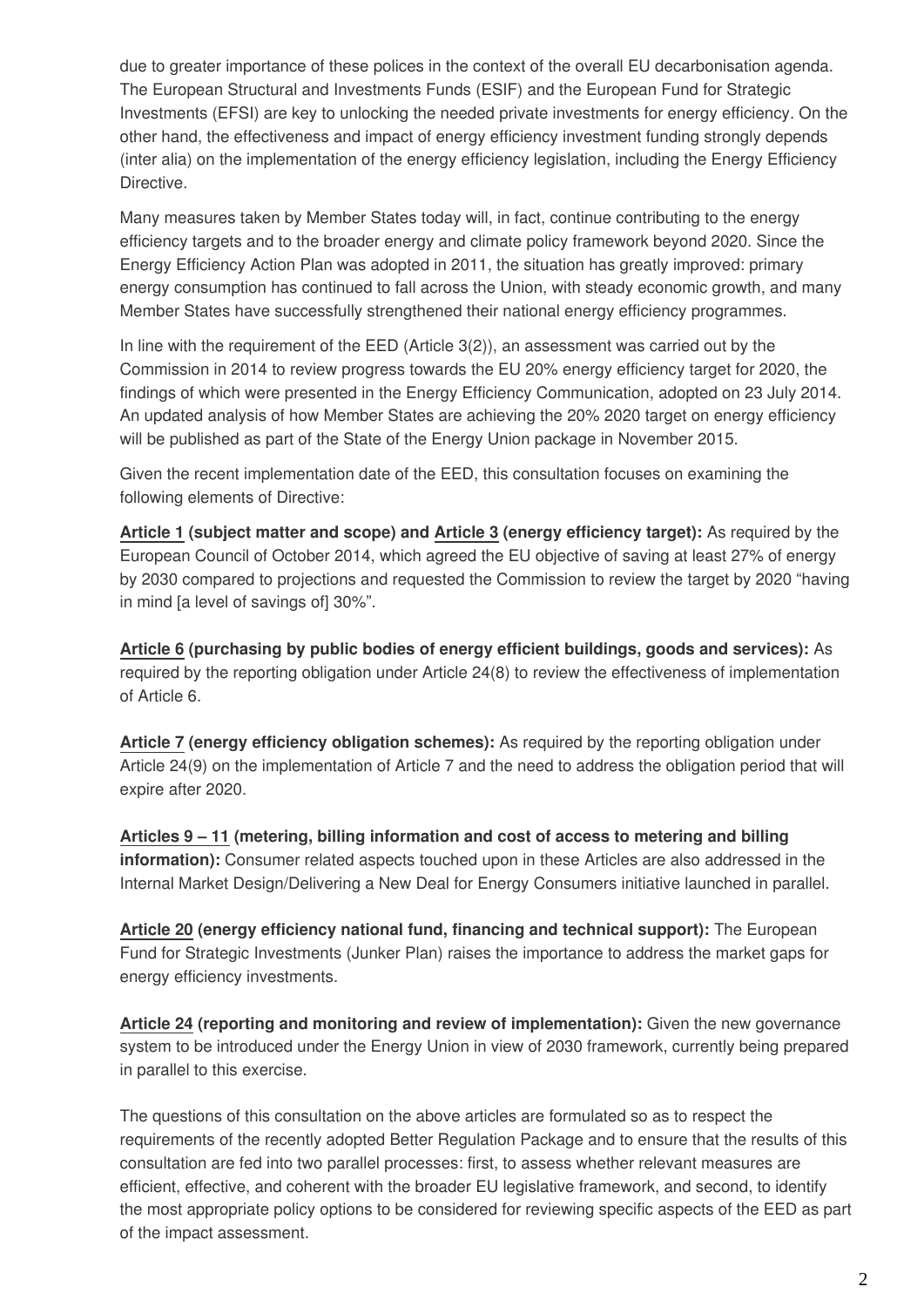**Against this background, questions of a general nature for the general public are included in Part I. A set of questions of a technical nature for a more expert public is included in Part II. Respondents are invited to reply within the two parts to all the questions they consider relevant.**

## **Information about the respondent**

**\* Are you answering on behalf of an organisation or institution?**

- Yes, I am answering on behalf of an organisation or institution
- $\bullet$  No, I am answering as an individual

# **\* Please enter the full name of your organisation or institution:**

*100 character(s) maximum* 

```
The associations of the local authorities of Bavaria, Baden-Württemberg and
Saxony
```
# **\* Please enter your full name and position title:**

*100 character(s) maximum* 

```
Joint european offices of the local authorities of Bavaria, Baden-Württemberg
and Saxony
```
# **\* Please enter your email address:**

info@ebbk.de

### **\* Please specify which category best describes your organisation or institution from the list below:**

- **Central public authority**
- **O** Local public authority
- **Private company**
- **O** Utility
- **International organisation**
- Workers organisation/association/trade union
- Non-governmental organisation (NGO)
- **Industry/business association**
- Other interest group organisation/association
- Consultancy
- **University**
- **Think Tank/research institute**
- **C** Political party/organization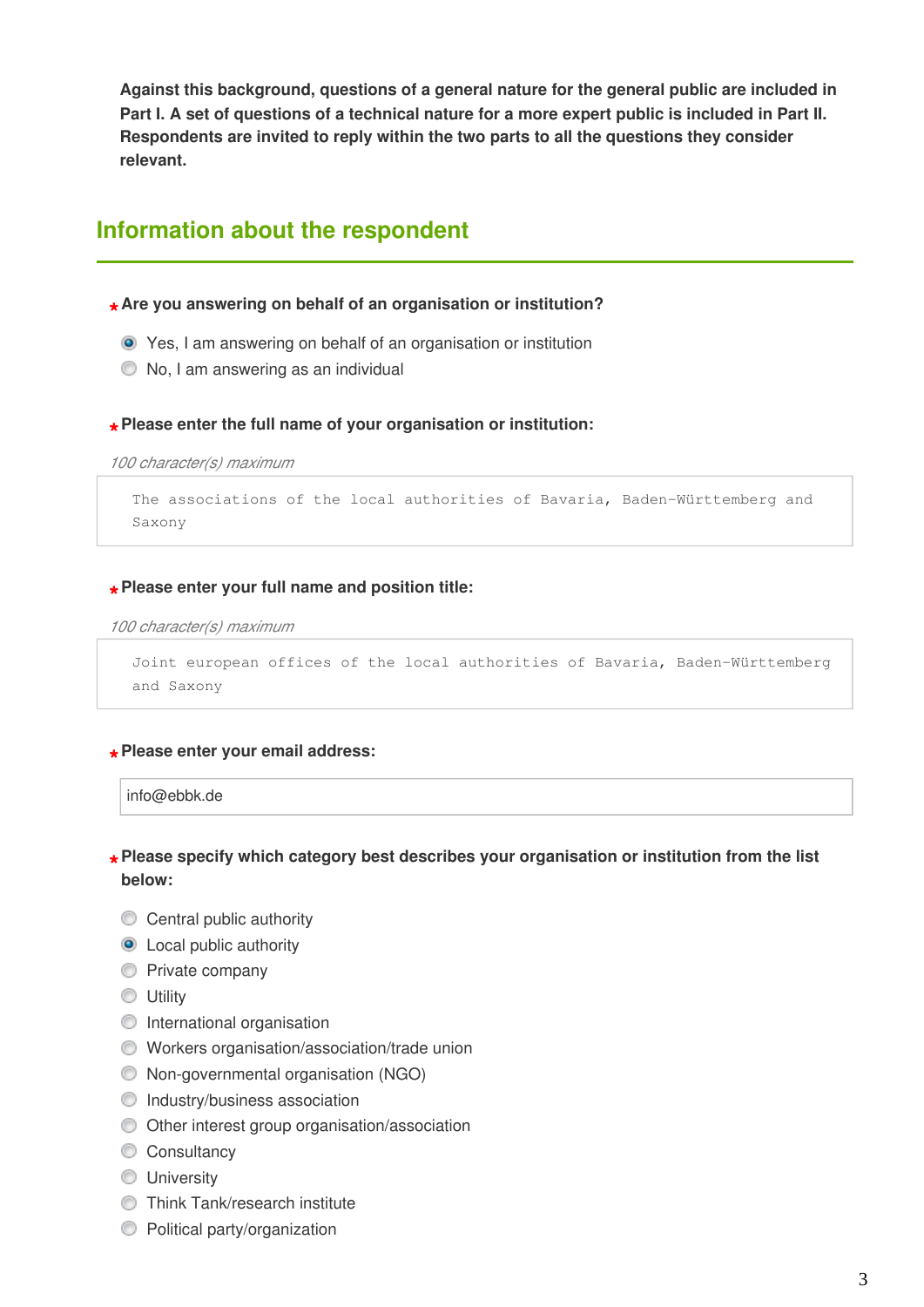**\* Does your organisation or institution primarily deal with energy issues?**

- Yes
- <sup>O</sup>No

**\* Please indicate your principal country or countries of residence or activity:**

- **C** Austria
- **Belgium**
- **Bulgaria**
- Croatia
- Cyprus
- Czech Republic
- **C** Denmark
- **C** Estonia
- **C** Finland
- **E**rance
- **G** Germany
- **C** Greece
- **C** Hungary
- **O** Ireland
- $\circ$  Italy
- **C** Latvia
- **C** Lithuania
- **C** Luxembourg
- **Malta**
- **Netherlands**
- C Poland
- **O** Portugal
- **C** Romania
- **Slovakia**
- **Slovenia**
- Spain
- **Sweden**
- United Kingdom
- **O** Other

# **\* How would you prefer your contribution to be published on the Commission website, if at all?**

- O Under the name indicated (I consent to publication of all information in my contribution and I declare that none of it is under copyright restrictions that prevent publication)
- Anonymously (I consent to publication of all information in my contribution and I declare that none of it is under copyright restrictions that prevent publication)
- Not at all keep it confidential (my contribution will not be published, but it will be used internally within the Commission)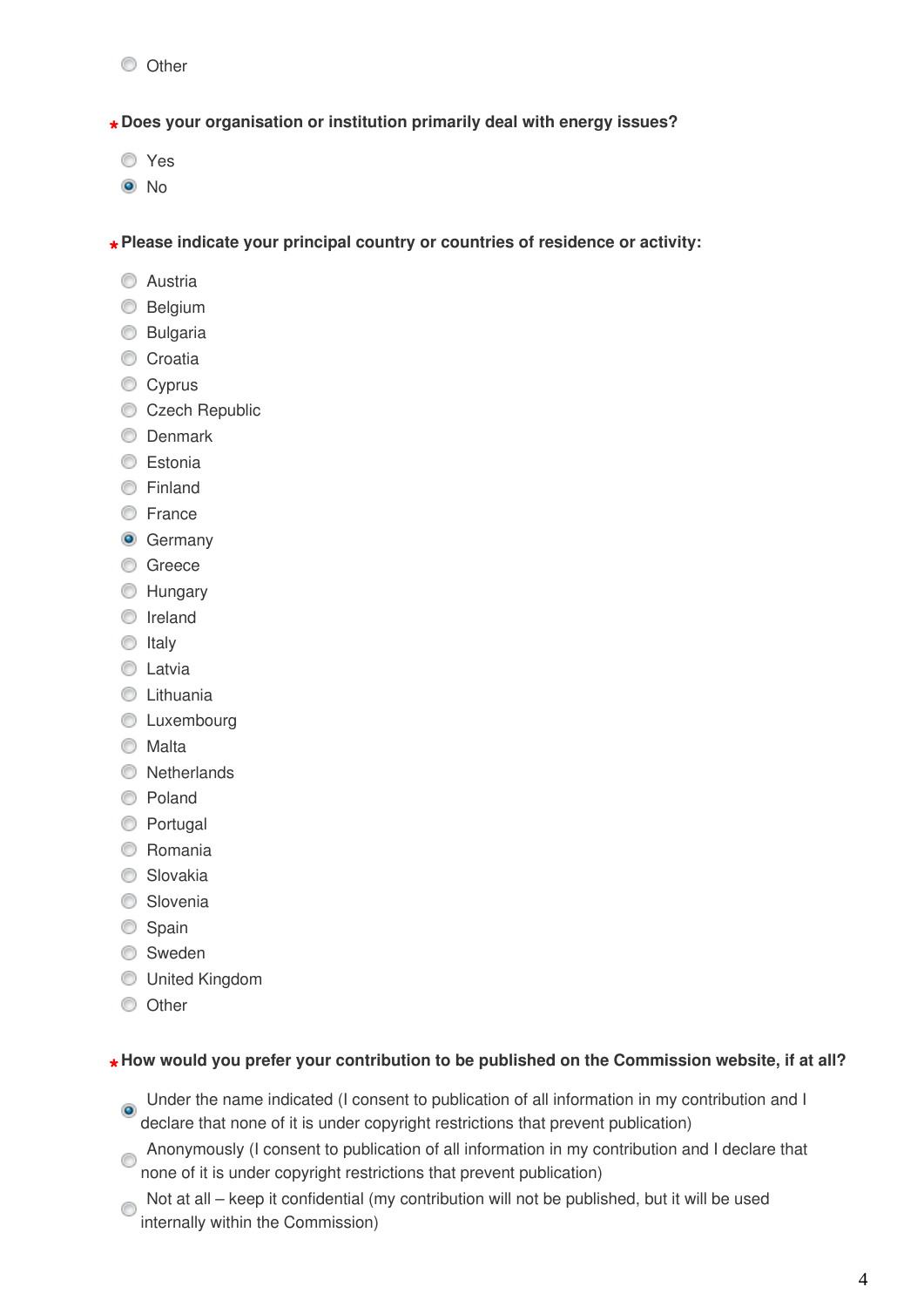### **1. Article 1: Subject matter and scope and Article 3: Energy efficiency target**

**Article 1** provides the general framework for the promotion of energy efficiency within the Union in order to ensure the achievement of the EU 20% energy efficiency headline target by 2020. In addition and more specifically, **Article 3** requires that each Member State sets an indicative national energy efficiency target based on either primary or final energy consumption, primary or final energy savings or energy intensity. In setting the targets, Member States should take into account a number of provisions set out in Article 3(1).

As regards the EU energy efficiency target for 2030, the European Council agreed in October 2014 on an indicative target at the EU level of at least 27% (compared to projections) to be reviewed by 2020 having in mind an EU level of 30%. Therefore, the existing policy framework should be updated to reflect the new EU energy efficiency target for 2030 and to align it with the overall 2030 Climate and Energy framework.

### **1.1. What is the key contribution of the EED to the achievement of the 2020 energy efficiency target?**

*1000 character(s) maximum* 

Due to the fact that EED is a relatively new legislation, there is not much experience so far. For example, the energy audits have just been implemented in Germany with the implementing act of April 15 2015. Therefore it is difficult to say what a key contribution is.

**1.2. How has the EED worked together with the Effort Sharing Decision, other energy efficiency legislation (on buildings, products and transport) and ETS? Could you describe positive synergies or overlaps?**

*1000 character(s) maximum* 

### **1.3. How has the EED worked together with existing national legislation? Could you describe any positive synergies or overlaps?**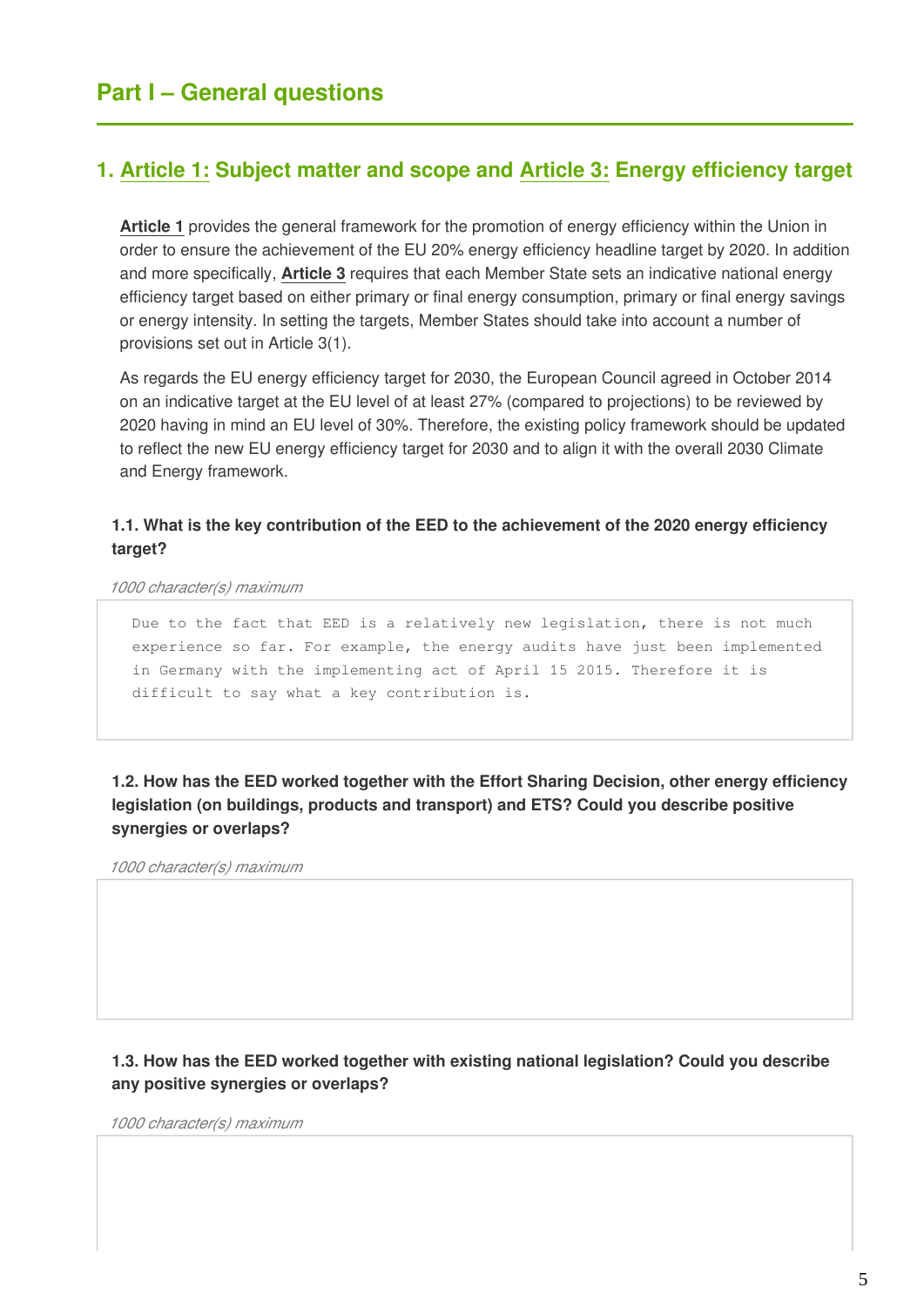#### **1.4. What are the main lessons learned from the implementation of the EED?**

*1000 character(s) maximum* 

The definition of SME in article 2 refers to Title I of the Annex to Commission Recommendation 2003/361/EC, therefore public owned companies can't be considered SME, not regarding the company's size or energy consumption. This leads to mandatory energy audits even for very small public owned companies, where energy audits are disproportionately expensive in comparison to the cost for energy consumption of the whole company. E.g. tourism offices in rural areas, car parks, public swimming pools, municipal agencies which only sell things.

### **1.5. Which factors should the Commission have in mind in reviewing the EU energy efficiency target for 2030?**

*1000 character(s) maximum* 

### **1.6. What should the role of the EU be in view of achieving the new EU energy efficiency target for 2030?**

*1000 character(s) maximum* 

#### **1.7. What is the best way of expressing the new EU energy efficiency target for 2030:**

- **Expressed as energy intensity**
- Expressed in an absolute amount of final energy savings
- Expressed in both primary and final energy consumption in 2030
- Expressed only in primary energy consumption in 2030
- Expressed only in final energy consumption in 2030
- **O** Other

#### **1.8. For the purposes of the target, should energy consumption be:**

- Expressed as energy, regardless of its source (as now)
- Expressed as avoided non-renewable energy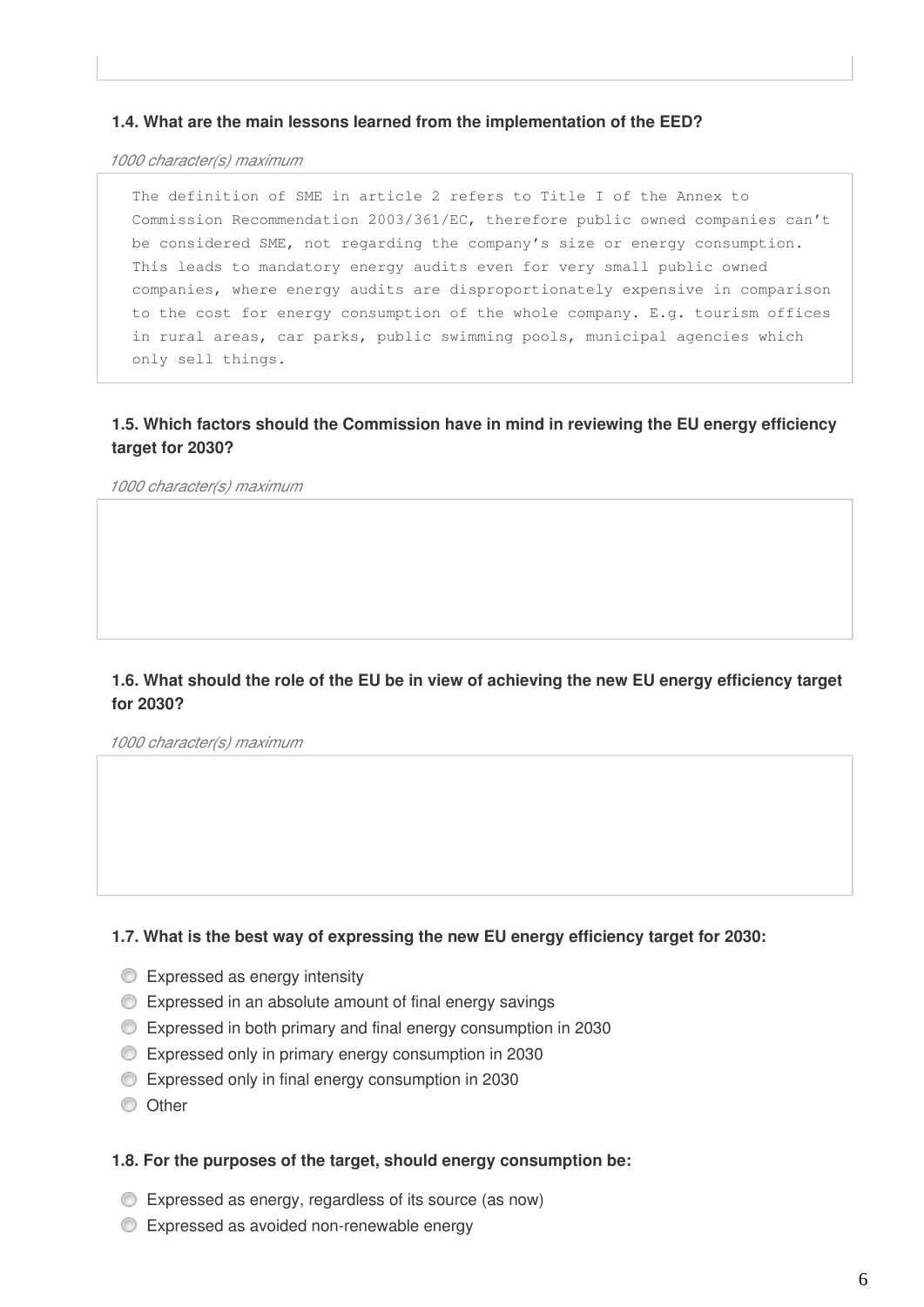- Expressed as avoided fuel-use (but including biomass)
- **O** Other

# **2. Article 6: Purchasing by public bodies of energy efficient buildings, goods and services**

One of the objectives of the EED is to improve and strengthen energy efficiency through public procurement. **Article 6** of the Directive states that Member States shall ensure that central governments purchase only products, services and buildings with a high energy-efficiency performance. The central governments of the Member States should "lead by example" so that local and regional procurement bodies also strengthen energy efficiency in their public procurement procedures.

The Commission is carrying out an assessment of Article 6 of the EED and the preliminary findings show a rather limited experience in the Member States so far in implementing the requirements of Article 6. One of the main barriers to implementing the requirements is the lack of clarity and guidance across the existing EU rules on public procurement. On the other hand, experiences in some Member States indeed demonstrate that the measures required by the EED on public procurement have helped to educate and involve procurement bodies in the use of energy efficiency criteria, spreading the exemplary role of central governments also at regional and local levels.

### **2.1. In your view, are the existing EU energy efficiency requirements for public procurement sufficient to achieve the needed impact of energy savings?**

- **O** Yes
- © No
- $\circledcirc$  No opinion

#### Please explain your answer:

#### *1000 character(s) maximum*

The current requirements set up obligations for central governments but are voluntary regarding regional or local authorities. This allows local authorities to concentrate on financial issues in procurement, while they are free to consider energy efficiency aspects where this is reasonable. Such regulation allows a maximum of energy efficiency in procurement whilst not putting disproportionate burdens on local authorities.

### **2.2. How could public procurement procedures be improved in the future with regard to high energy efficiency performance?**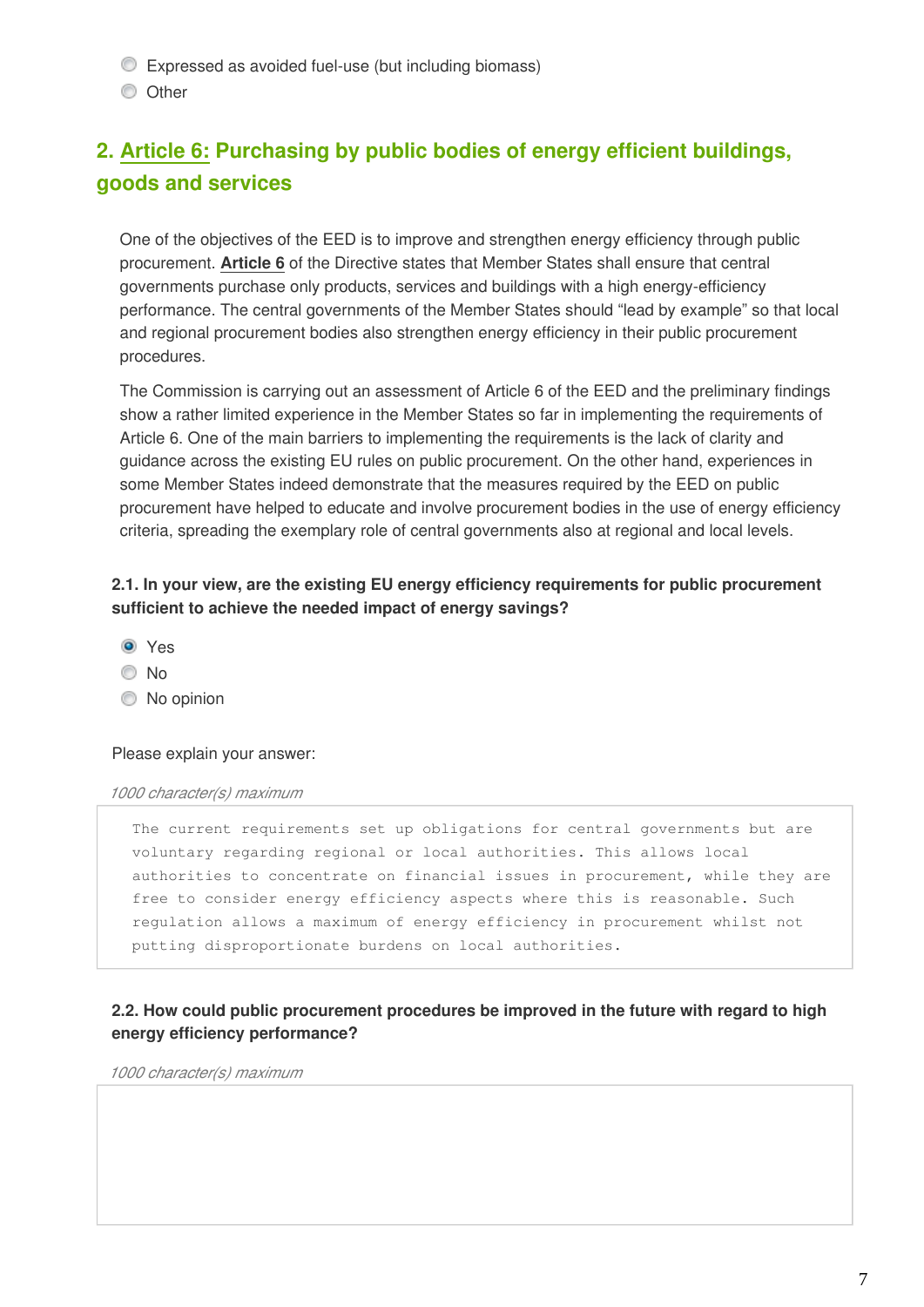**2.3. Do you think that there is sufficient guidance in your country to characterise "energy efficient products, services and buildings"?**

Yes

No

C No opinion

Please explain your answer:

*1000 character(s) maximum* 

**2.4. Have you seen information campaigns or other public initiatives in your or in another EU country that explain public procurement of energy efficient products, services and buildings?** 

**O** Yes

No

### **If yes, how useful have they been to increase awareness? Please describe.**

*1000 character(s) maximum* 

Raising awareness was not necessary as the German government, contrary to EED, already set up mandatory energy efficiency requirements even to regional and local authorities.

## **3. Article 7: Energy efficiency obligation schemes**

**Article 7** together with Annex V requires that Member States set up an energy efficiency obligation scheme to ensure that obligated parties (energy distributors and/or retail energy sales companies that are designated by each Member State) achieve a given amount of energy savings (1.5% annually) from annual energy sales to final customers over the period 2014 to 2020. As an alternative to setting up an energy efficiency obligation scheme, Member States may opt to take other policy measures to achieve energy savings among final customers to reach the same amount of savings.

The Commission is required to assess the implementation of this Article and submit a report by 30 June 2016 to the European Parliament and the Council, and, if appropriate, to supplement the report with a legislative proposal for amendments.

In line with the EED, Member States had to notify the measures and methodologies on implementation of Article 7 by 5 December 2013. Further information from Member States was received in the notified National Energy Efficiency Action Plans (due by April 2014).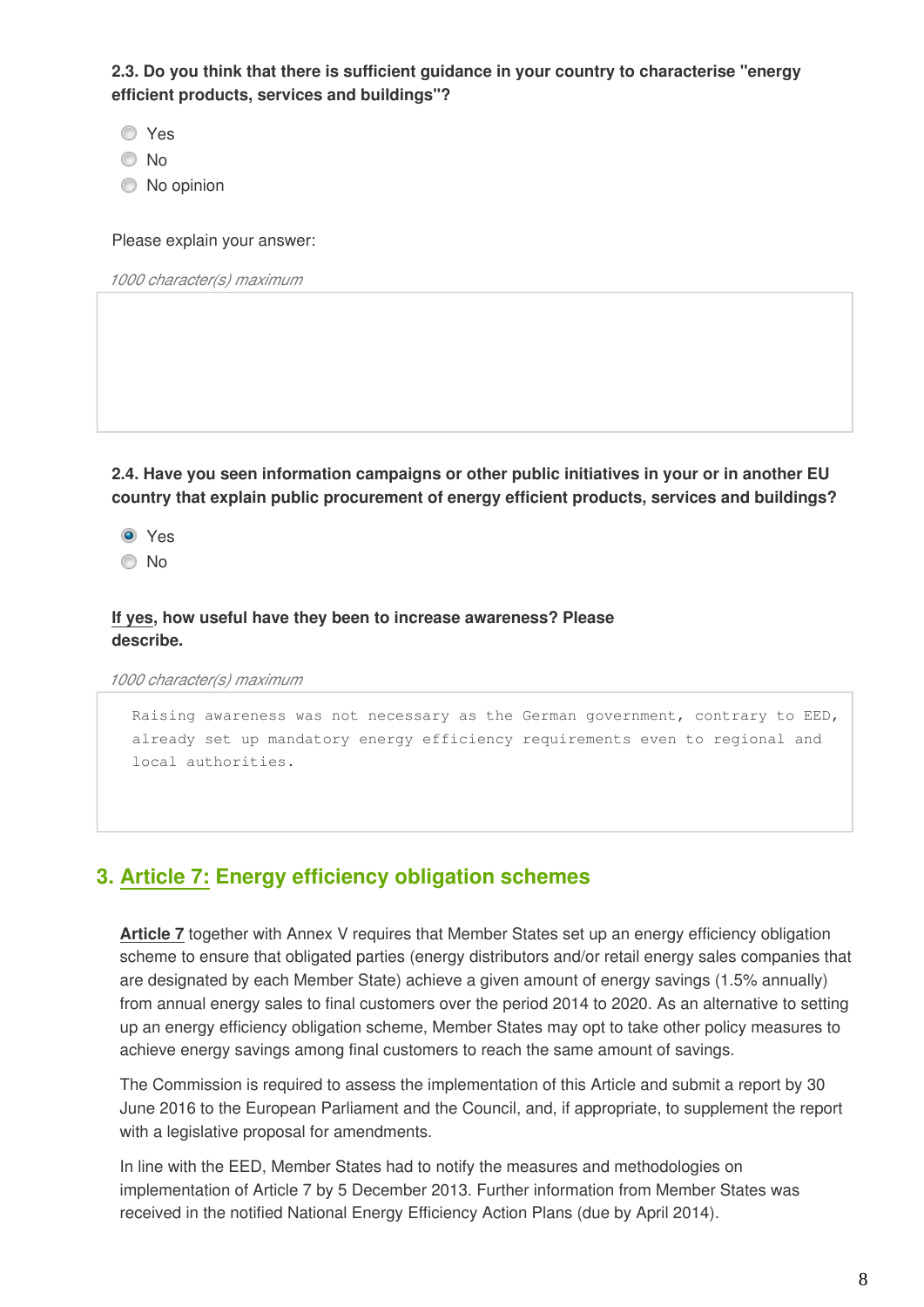According to the latest available information from the notifications received from Member States, 16 Member States notified an energy efficiency obligation scheme by putting an obligation on utilities to reach the required cumulative energy savings by 2020 under Article 7. Four Member States out of these (Bulgaria, Denmark, Luxembourg and Poland) will use it as the only instrument to achieve the required energy savings. 12 Member States (Austria, Croatia, Estonia, France, Ireland, Italy, Latvia, Lithuania, Malta, Slovenia, Spain and United Kingdom) will use the obligation scheme in combination with alternative measures. On the other hand, 12 Member States (Belgium, Cyprus, Czech Republic, Germany, Greece, Finland, Hungary, Netherlands, Portugal, Romania, Slovakia and Sweden) have opted to only use the alternative measures to reach the required savings instead of putting obligations on utilities.

**3.1. Are you aware of any energy efficiency measures that have been carried out or are planned in your country, by the utilities or third parties in response to an energy efficiency obligation scheme?**

Yes

© No

 $\circledcirc$  No opinion

Please explain your answer:

*1000 character(s) maximum* 

**3.2. In your view, is Article 7 (energy efficiency obligation scheme or alternative measures) an effective instrument to achieve final energy savings?**

Yes

No

Please explain your answer:

*1000 character(s) maximum* 

**3.3. What are, in your view, the main challenges or barriers to implementing Article 7 effectively and efficiently in your country? Please select up to 5 options from the list.**

*at most 5 choice(s)*

 $\Box$  To select or introduce the right set of measures for achieving 1.5% energy savings (annually)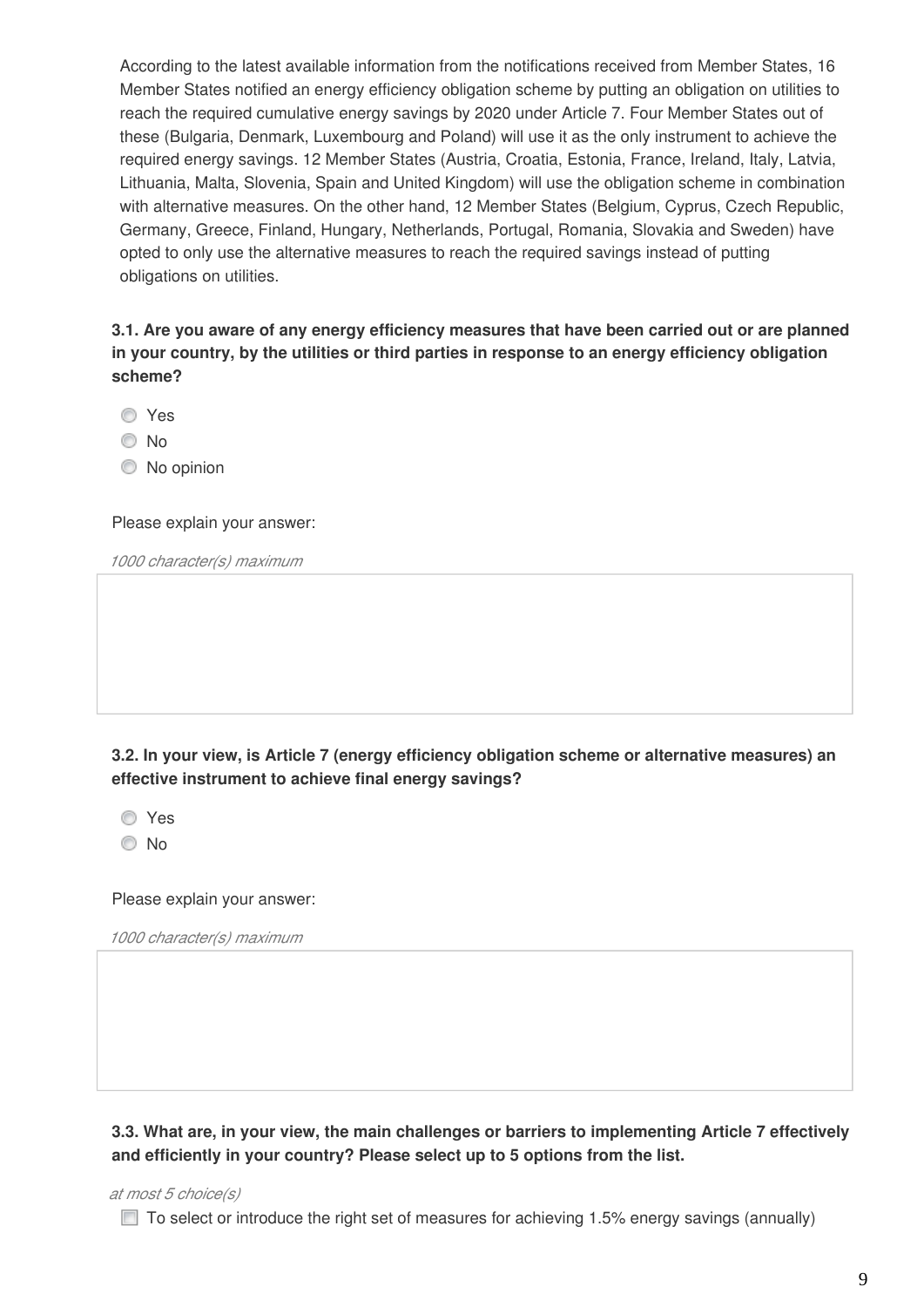| Too great flexibility to use wide range of measures: energy efficiency obligation scheme and                 |
|--------------------------------------------------------------------------------------------------------------|
| alternative measures                                                                                         |
| Strong opposition from energy suppliers and distributors to set up an energy efficiency<br>obligation scheme |
| Lack of effective enforcement                                                                                |
| Lack of sufficient knowledge and skills of involved parties                                                  |
| Lack of awareness (by the end-users) of the energy efficiency obligation schemes or alternative              |
| measures                                                                                                     |
| Developing the calculation methodology in line with the requirements of Annex V                              |
| Ensuring sound and independent monitoring and verification of energy savings                                 |
| Avoiding double counting                                                                                     |
| High administrative burden                                                                                   |
| Ensuring consistent application of the requirements with other energy efficiency legislation (e.g.           |
| building codes)                                                                                              |
| Limited timeframe (2014-2020) that makes it hard to attract investment for long term measures                |
| Other                                                                                                        |

### **3.4. Do you believe that the current 1.5% level of energy savings per year from final energy sales is adequate?**

- **Strongly agree**
- **Agree**
- **Disagree**
- Strongly disagree
- $\bullet$  No opinion

Please explain your answer:

*1000 character(s) maximum* 

**3.5. Should energy efficiency obligation schemes have specific rules about energy savings amongst vulnerable consumers?**

- Yes
- No
- $\bullet$  No opinion

Please explain your answer: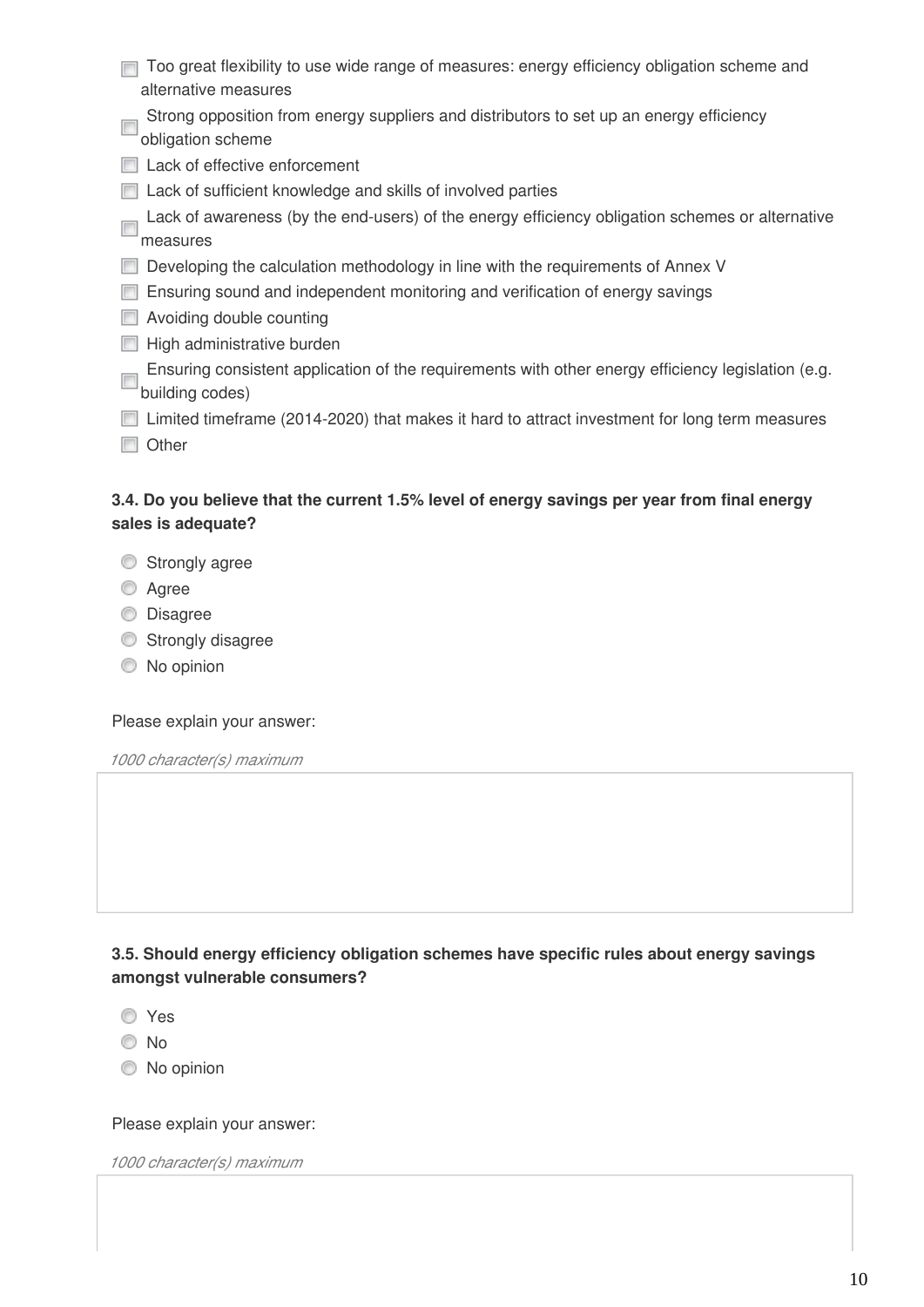# **4. Articles 9-11: Metering, billing information and cost of access to metering and billing information**

**Articles 9-11** deal with consumer empowerment, by asking Member States to put in place requirements about metering, access to billing information and cost of access to metering and billing information, allowing consumers to make decisions about their energy consumption. These issues are also currently being looked at within the Electricity Market Design/Delivering a New Deal for Energy Consumers initiative. It may be relevant to consider certain aspects of these Articles in the EED review. The same is true for the subject of "demand response" (as set out in paragraph 8 of Article 15, but on this topic explicit questions were already included in the Market Design consultative communication published in July 2015).

**4.1. Overall adequacy: Do you think the EED provisions on metering and billing (Articles 9-11) are sufficient to guarantee all consumers easily accessible, sufficiently frequent, detailed and understandable information on their own consumption of energy (electricity, gas, heating, cooling, hot water)?**

- Yes
- No
- C No opinion

Please explain your answer:

*1000 character(s) maximum* 

**4.2. Do you think it appropriate that the requirement to provide individual metering and frequent billing (Articles 9(1), 9(3) and 10(1)) is subject to it being technically feasible and/or cost effective?** 

- Yes
- No
- No opinion

Please explain your answer: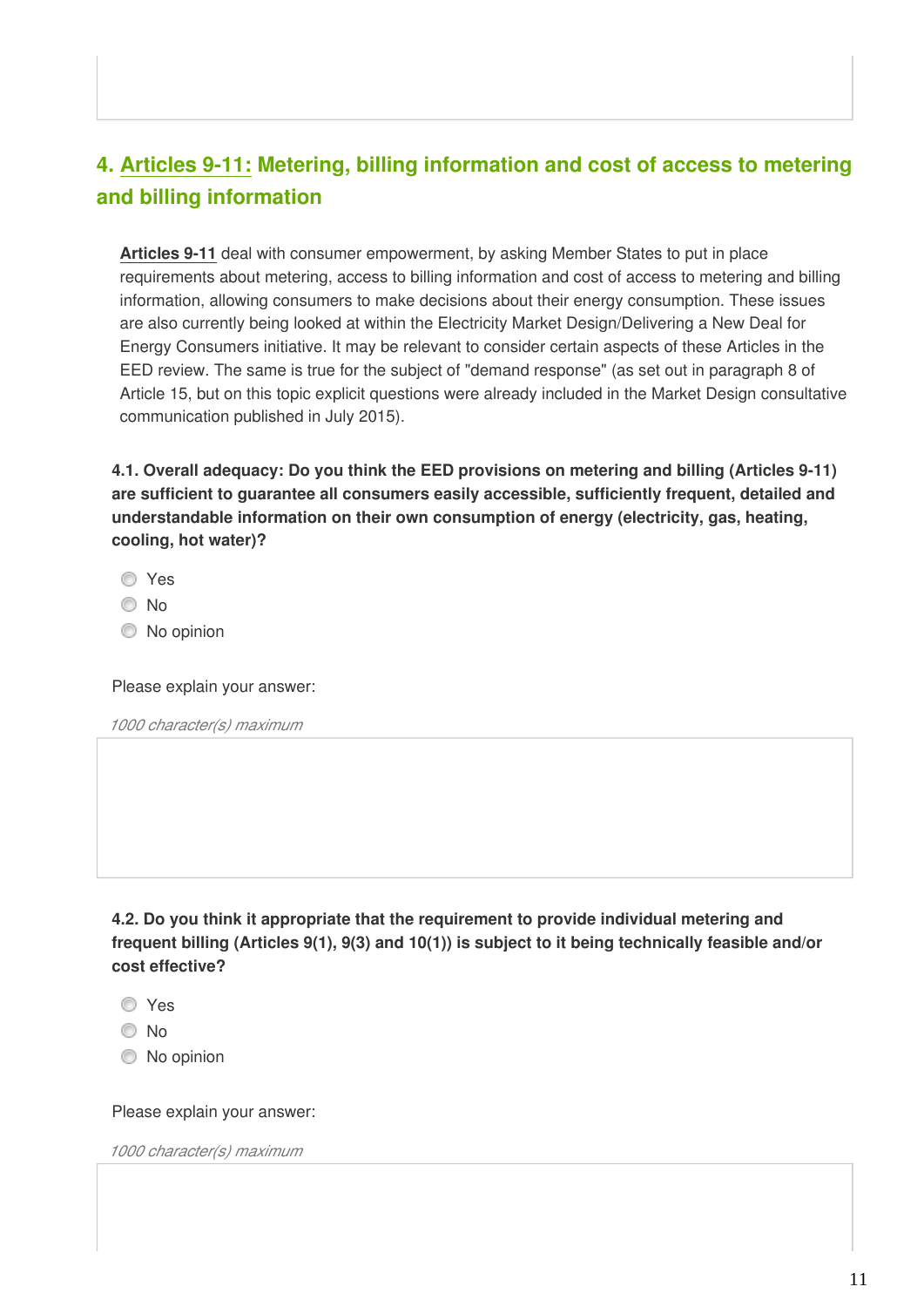### **4.3. Should such conditions of being technically feasible and/or cost effective be harmonised across the EU?**

Yes

No

 $\bullet$  No opinion

Please explain your answer:

*1000 character(s) maximum* 

**4.4. How would these conditions of being technically feasible and/or cost effective affect the potential for energy savings and consumer empowerment?**

Yes

- No
- $\circledcirc$  No opinion

Please explain your answer:

*1000 character(s) maximum* 

**4.5. Smart meters: Do you think that A) the EED requirements regarding smart metering systems for electricity and natural gas and consumption feedback and B) the common minimum functionalities, for example to provide readings directly to the customer or to update readings frequently, recommended by the Commission (C(2012)1342) together provide a sufficient level of harmonisation at EU level?**

- **O** Yes
- © No
- $\bullet$  No opinion

Please explain your answer: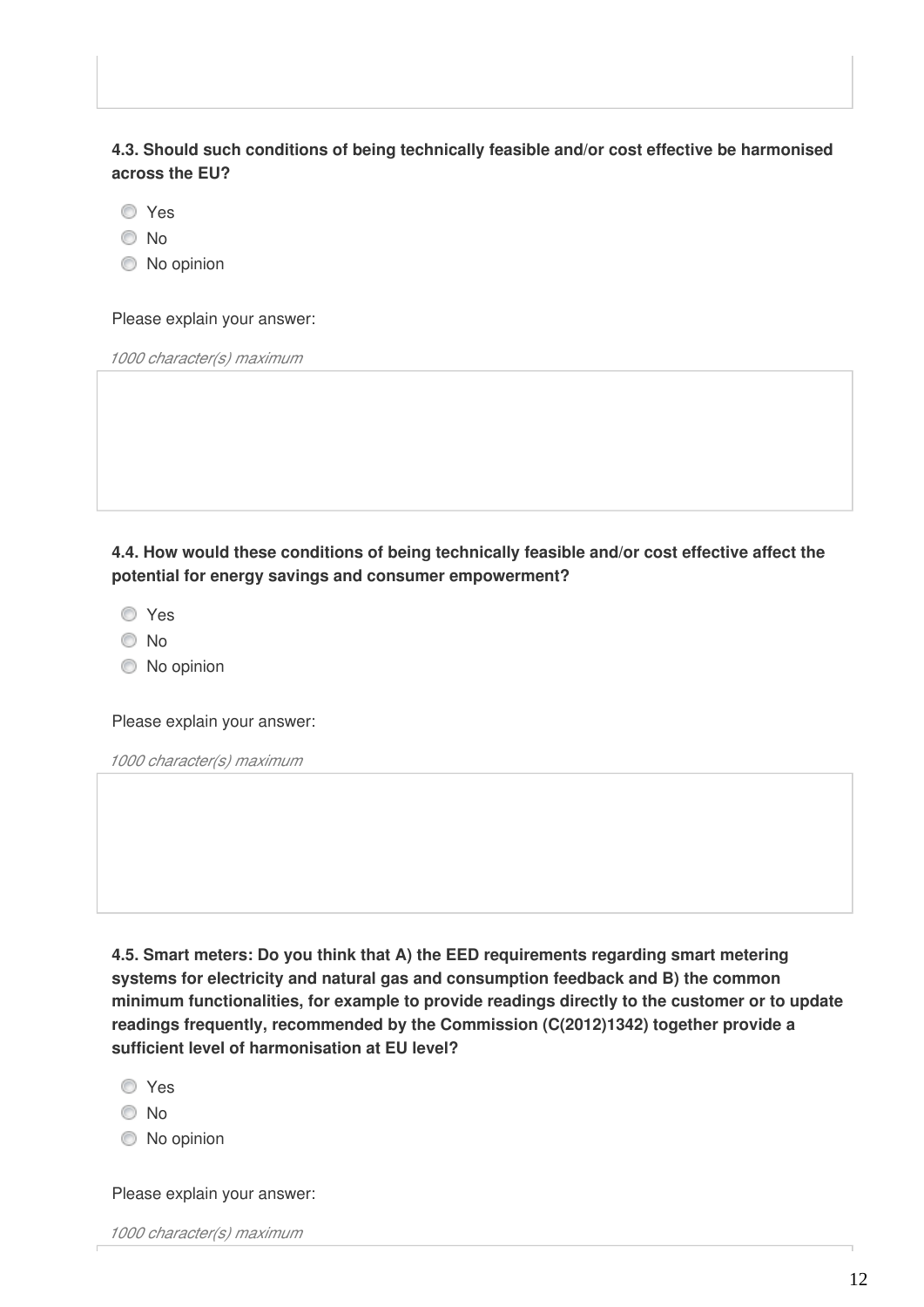**4.6. What obstacles have national authorities/actors faced in introducing on a large scale individual meters that accurately reflect the final customer's actual energy consumption? Do you have any good experiences to share on how to overcome these obstacles?**

*1000 character(s) maximum* 

# **5. Article 20: Energy efficiency national fund, financing and technical support**

The analysis of the July 2014 Energy Efficiency Communication and the recent EEFIG Report showed that the energy efficiency investment market is still relatively small scale compared to its potential or the volumes needed to meet the EU's 2030 objectives. The European Structural and Investments Funds address the market gaps related to investment projects including those in energy efficiency, and the European Fund for Strategic Investments provides EU guarantee for investment projects – including those for energy efficiency. The European Energy Efficiency Fund carries relevant lessons.

Moreover, significant funding for energy efficiency comes from national public sources and the private sector. The effectiveness and impact of energy efficiency investments funding strongly depends (inter alia) on the implementation of the energy efficiency legislation, including the EED.

### **5.1. What should be the most appropriate financing mechanisms to significantly increase energy efficiency investments in view of the 2030 target?**

*1000 character(s) maximum* 

**5.2. Should there be specific provisions aimed at facilitating investment in specific areas of energy efficiency?** 

- **O**Yes
- © No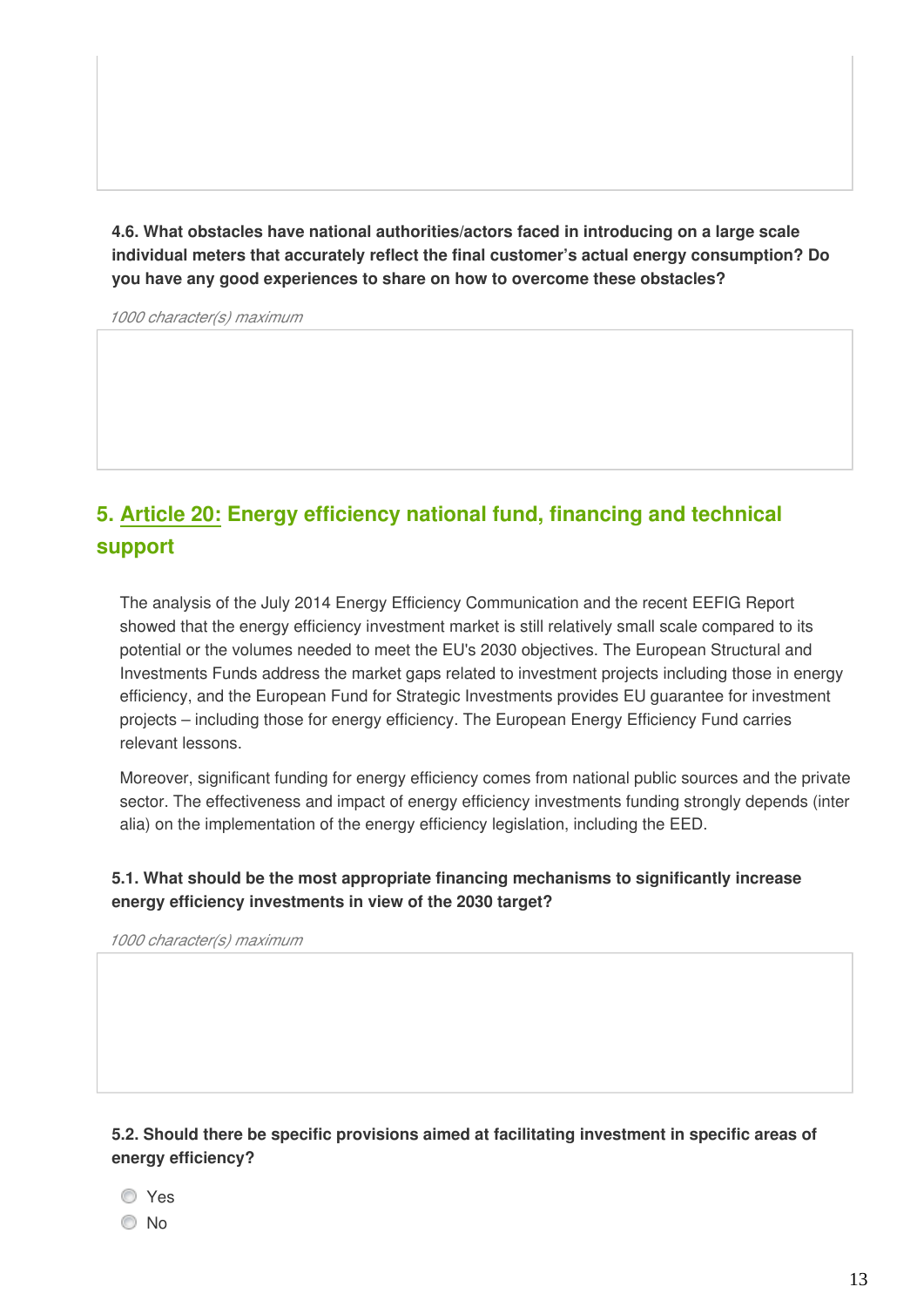**5.3. Do you agree that one way to increase the impact of energy efficiency investments could be through making the energy performance/savings monitoring mandatory under Article 20 whenever public funds/subsidies are used for EE investments? Such monitoring could be done, for example, via on-line platforms, by users in the regular intervals.**

- Strongly agree
- **Agree**
- **Disagree**
- Strongly disagree
- $\bullet$  No opinion

### **6. Article 24: Reporting and monitoring and review of implementation**

The Energy Union Strategy foresees an integrated governance framework for EU energy and climate policies to ensure that agreed climate and energy targets are reached and to enable Member States to better coordinate their policies at a regional level.

**6.1. Do you think that the existing reporting and monitoring system under the EED is a useful tool to track developments with regard to energy efficiency in Member States?** 

- Yes
- <sup>O</sup>No
- $\bullet$  No opinion

**6.2. Do you think that the reporting of national indicators (for example, value added/ energy consumption, disposable income, GDP etc. for year (n-2) under Annex XIV (1)(a)) of the EED should be simplified?**

- Yes
- No
- $\circledcirc$  No opinion

Please explain your answer:

*1000 character(s) maximum* 

**6.3. Do you think additional indicators (in addition to those referred to in Annex XIV (1)(a) – (e)) are needed to improve monitoring to assess Member States' progress towards their energy efficiency targets?**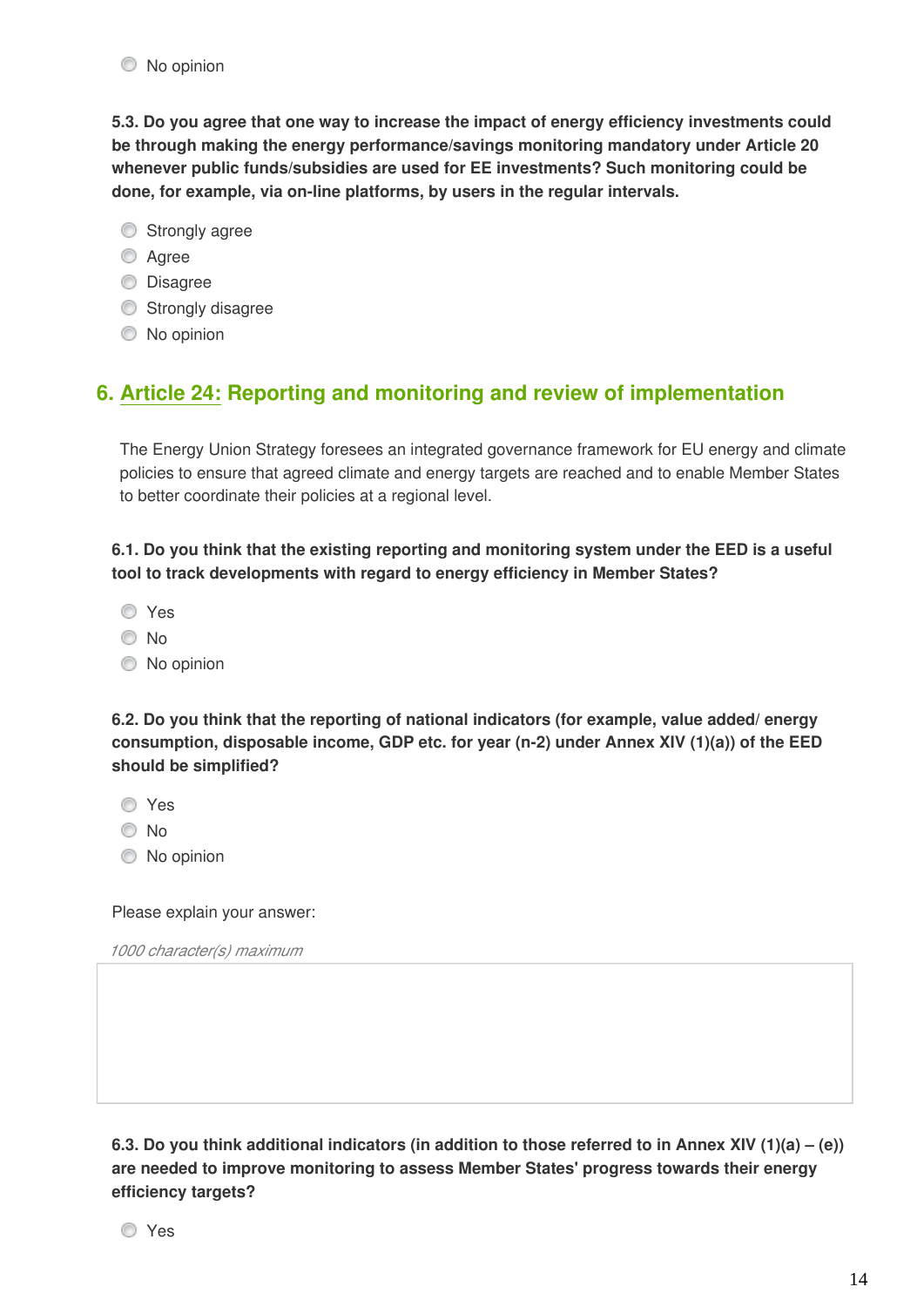C No opinion

#### Please explain your answer:

*1000 character(s) maximum* 

**The "Submit" button is located at the end of Part II. If you wish to only respond to questions in Part I, skip the questions in Part II and click "Submit" at the bottom of the next page.**

# **Part II – Technical questions (on Articles 6 and 7)**

# **7. Article 6: Purchasing by public bodies of energy efficient buildings, goods and services**

**7.1. Do you believe that measures on public procurement of energy efficient products, services and buildings should become mandatory also for public bodies at regional and local levels?** 

- Yes
- <sup>O</sup>No
- $\bullet$  No opinion

#### Please explain your answer:

#### *1000 character(s) maximum*

```
Mandatory consideration of non-financial factors could make public procurement
disproportionately expensive and more complex and therefore more difficult to
deal with for local authorities. Furthermore mandatory consideration of such
factors would be incoherent with directive 2014/24/EU. Under this directive,
the decision to use other factors then price or cost falls under the member
states scrutiny.
```
**7.2. In your view, what are the main barriers that preventing the use of energy efficiency requirements in the existing public procurement procedures (please select from the list and explain your reply:**

There is a lack of awareness about the use of energy efficiency requirements in public procurement

There is insufficient expertise and/or knowledge on the use of energy efficiency requirements in public procurement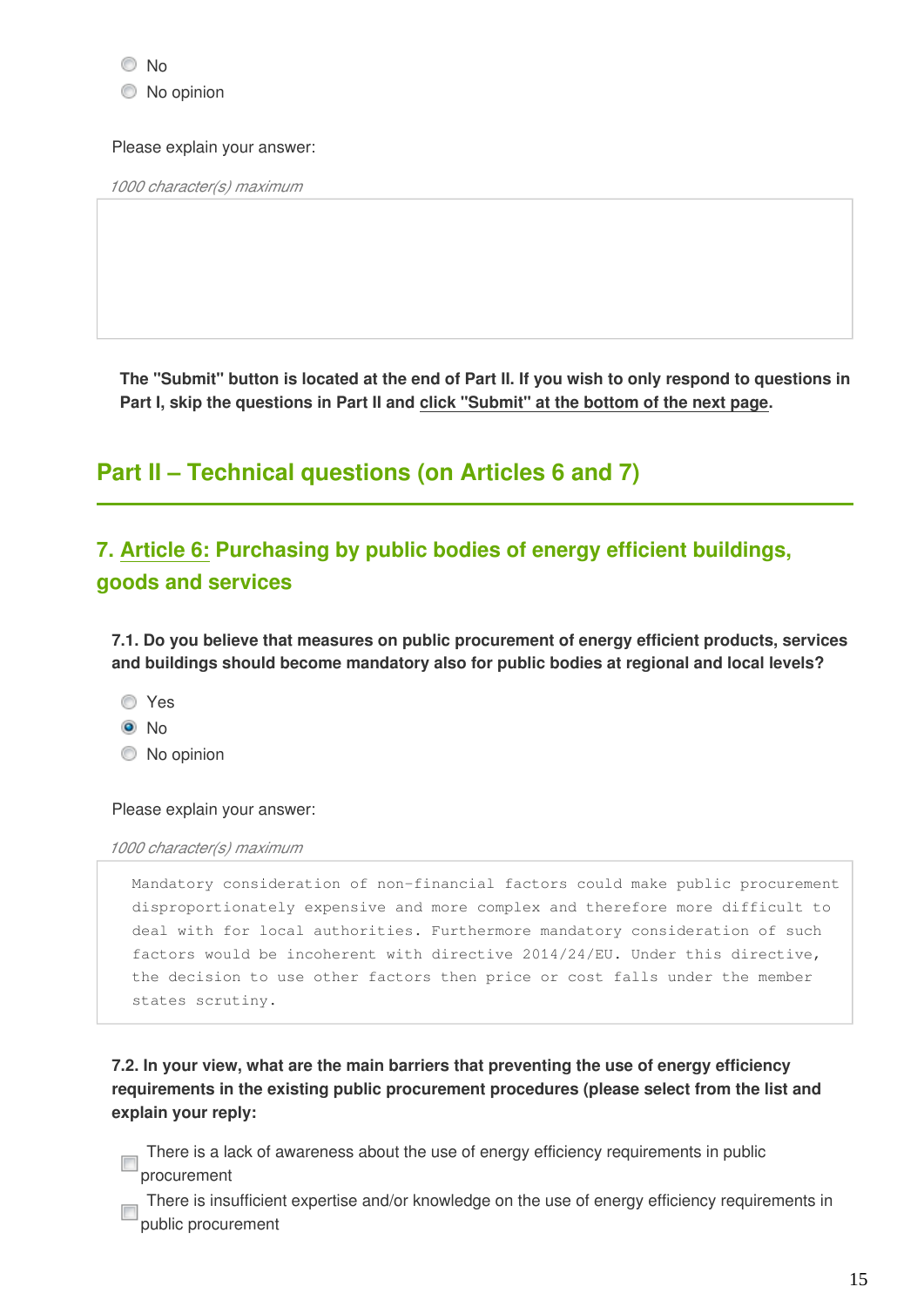|           |  |  | Thresholds are too high which is why energy efficiency requirements do not apply to many |  |
|-----------|--|--|------------------------------------------------------------------------------------------|--|
| contracts |  |  |                                                                                          |  |

Incompatibility of energy efficiency requirements with other procurement criteria (sustainable

- requirements, low price, safety requirements, technical requirements)
- **Higher energy efficiency criteria in public procurements may imply higher prices**
- **Lack of clarity of the energy efficiency requirements for public procurement**
- **Energy efficiency requirements for public procurement are not very clear and difficult to check**
- **Other**

Please explain your answer:

*1000 character(s) maximum* 

**7.3. In your view, should all EU public procurement rules relating to sustainability (including in particular energy efficiency in buildings, the use of renewable energy sources, etc.) be gathered into a single EU guidance framework?** 

Yes

- © No
- $\bullet$  No opinion

Please explain your answer:

*1000 character(s) maximum* 

**7.4. Do you think that there is sufficient guidance/framework to know what is meant by "energy efficient products, services and buildings"?**

Yes

No

 $\bullet$  No opinion

Please explain your answer: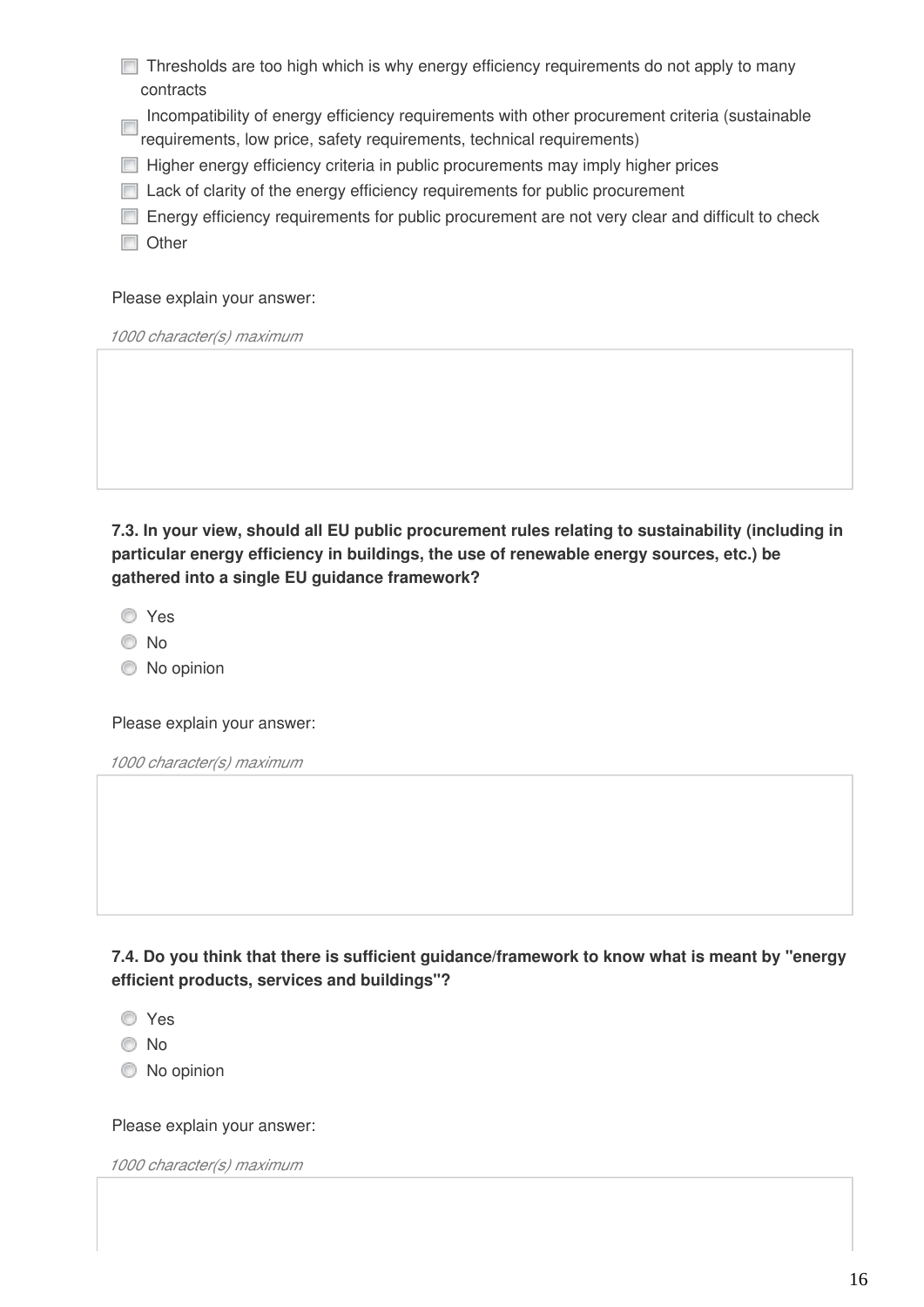**7.5. While energy efficient products will be cheaper to operate, their initial cost might be higher and a longer period of time will be needed to "pay back" this higher cost. Is this a problem and if so, how can public authorities overcome it?**

*1000 character(s) maximum* 

## **8. Article 7: Energy efficiency obligation schemes**

**8.1. Emerging evidence suggests that most of the measures introduced under Article 7 have long lifetimes (20-30 years) and will continue have an impact beyond 2020. Do you share this view?** 

**O** Yes

No

 $\bullet$  No opinion

Please explain your answer:

*1000 character(s) maximum* 

### **8.2. What is your view on the potential benefits (listed) of energy efficiency obligation schemes?**

|                                                                    | Strongly<br>agree | Agree | <b>Disagree</b> | Strongly<br>disagree | No<br>opinion |
|--------------------------------------------------------------------|-------------------|-------|-----------------|----------------------|---------------|
| Lower energy bills for<br>consumers                                | O                 | C     | C               |                      |               |
| Better awareness of energy<br>efficiency potential by<br>consumers | C                 | O     | O               |                      |               |
|                                                                    |                   |       |                 |                      |               |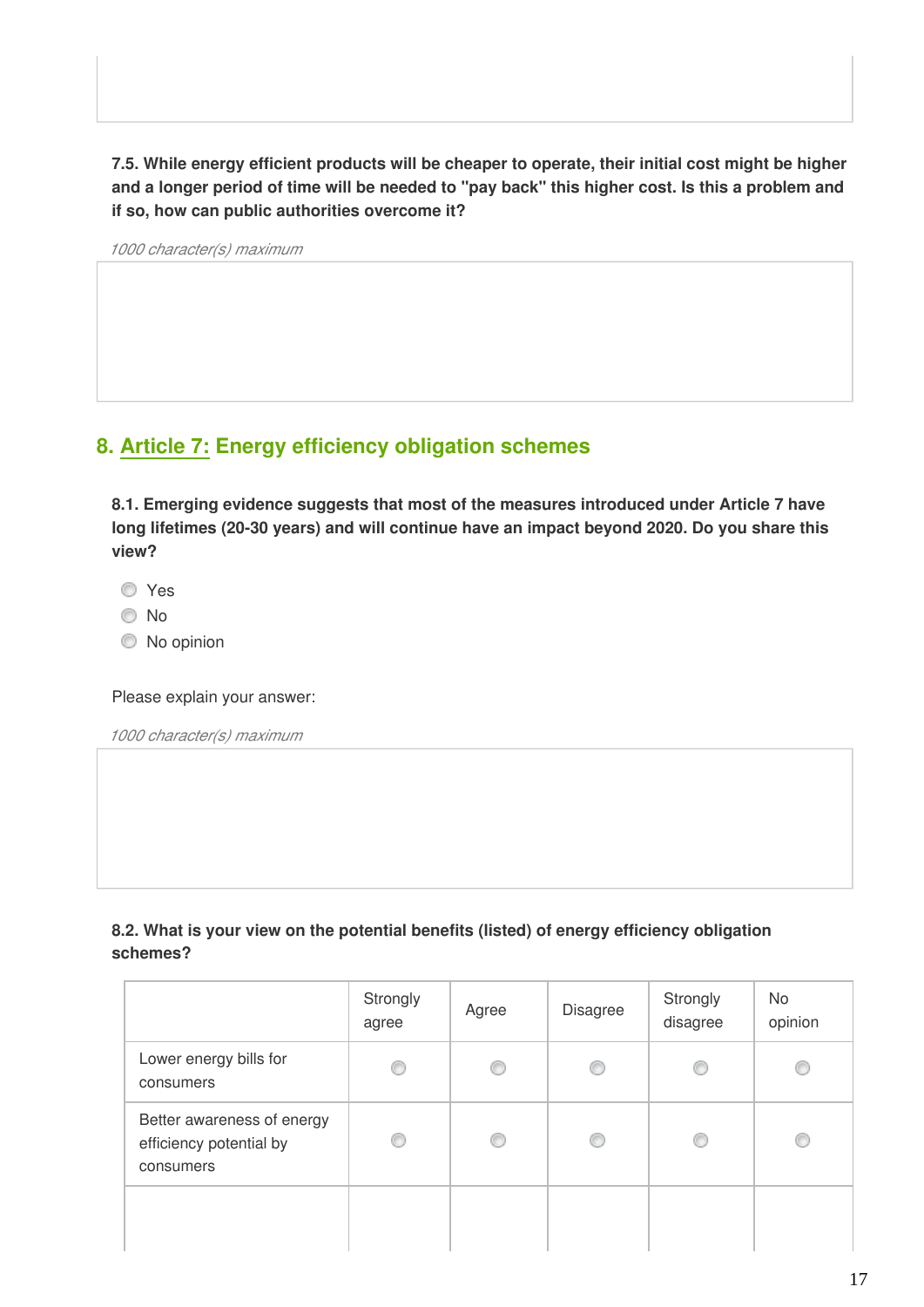| Better relationship between<br>energy suppliers,<br>distributors and customers                     |  |  |  |
|----------------------------------------------------------------------------------------------------|--|--|--|
| Lower energy generation<br>(and transmission) costs for<br>the utilities                           |  |  |  |
| Improved business and<br>administrative environment<br>for up-coming innovative<br>energy services |  |  |  |
| Aggregation of small-scale<br>investments<br>(pooling/bundling)                                    |  |  |  |
| Development of new<br>financing models $-$ e.g.<br>energy performance<br>contracting               |  |  |  |
| Stimulation of energy<br>efficient renovation of<br>buildings                                      |  |  |  |
| Increased competitiveness<br>in the energy markets                                                 |  |  |  |
| Other                                                                                              |  |  |  |

Please explain your answer:

*1000 character(s) maximum* 

**8.3. Are you aware of any developments in the energy services markets that have benefited particular actors (e.g. service providers, suppliers, distributors, etc.) in Member States having an obligation to define the obligated parties under the energy efficiency obligation scheme?**

Yes

No

 $\bullet$  No opinion

Please explain your answer: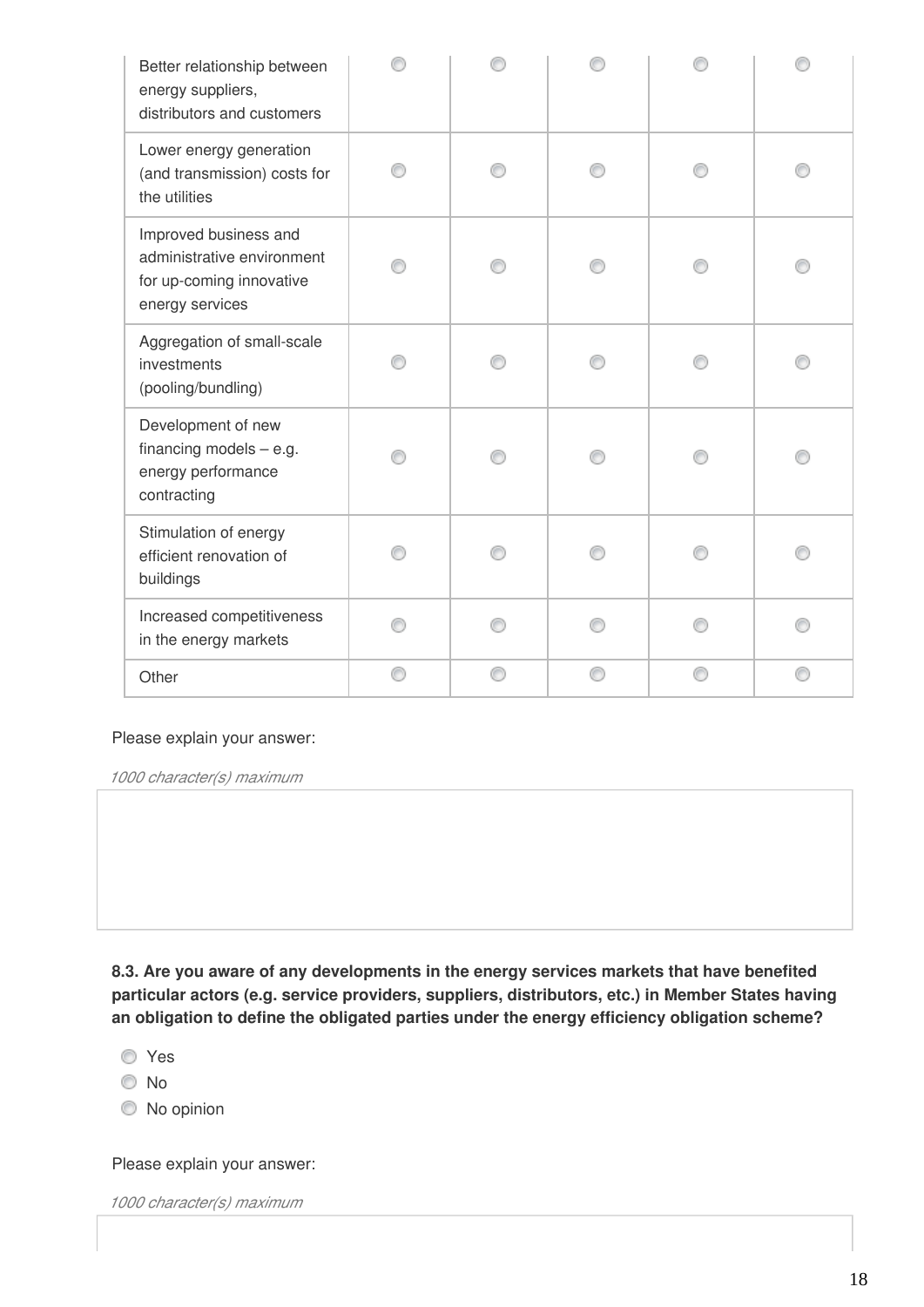**8.4. If you think that some requirements of Annex V need more precise guidance please list those requirements and specify briefly what further information you think would be useful.**

*1000 character(s) maximum* 

**8.5. As you might know, the current framework of Article 7 is set until 2020, linked to the energy efficiency target for 2020, which will expire at the end of 2020. In your view, should the Article 7 obligations continue beyond 2020 in view of the new energy efficiency target for 2030?**

Yes

- O No
- $\bullet$  No opinion

Please explain your answer:

*1000 character(s) maximum* 

### **8.6. Do you think that the scope of eligible measures allowed under Article 7 should be clarified?**

- **O** Yes
- <sup>O</sup>No
- $\bullet$  No opinion

#### Please explain your answer: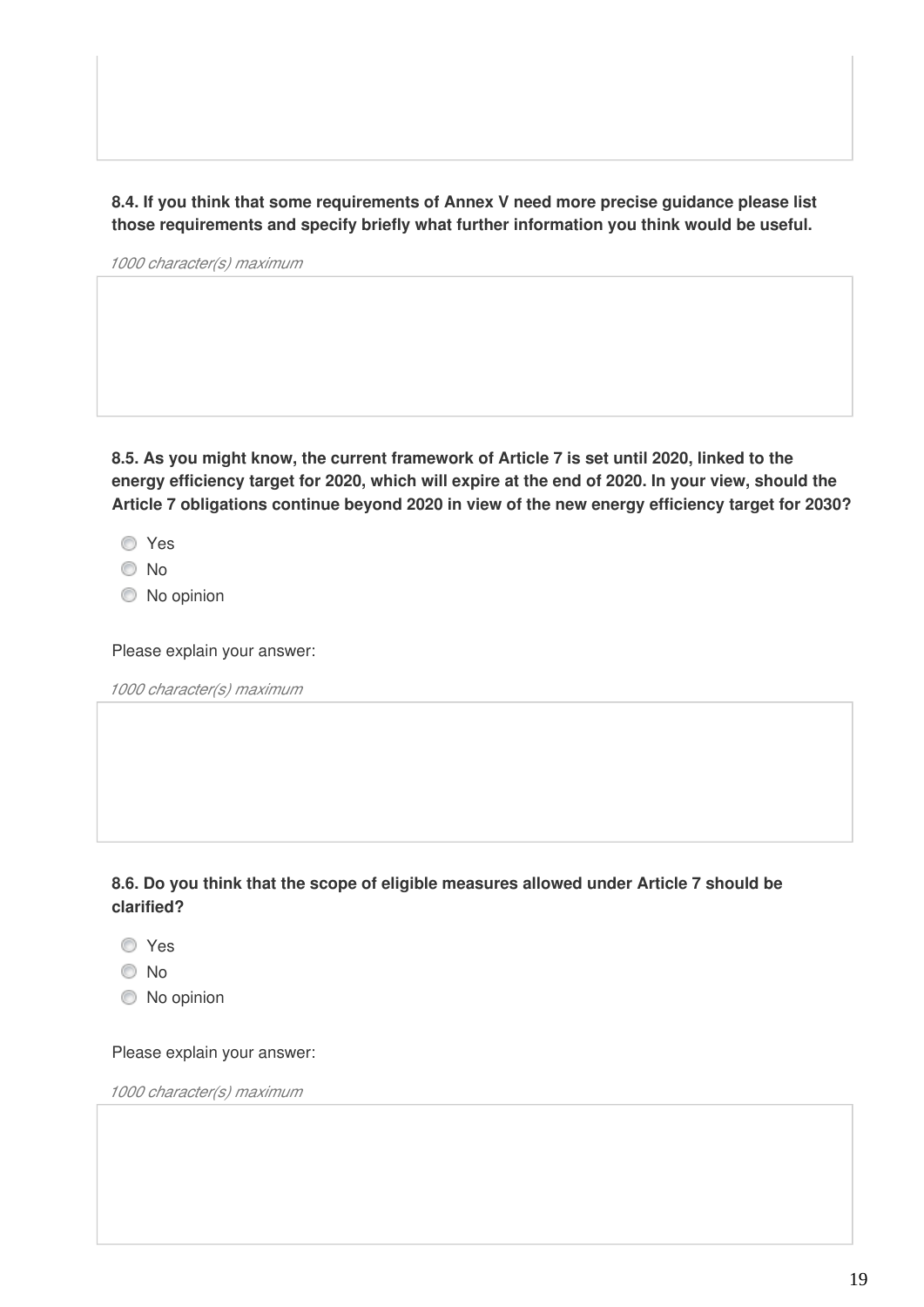### **8.7. Would there be benefits in greater harmonisation of some of the requirements of Article 7 to allow more consistent implementation across Member States?**

|                                                                     | Strongly<br>agree | Agree | <b>Disagree</b> | Strongly<br>disagree | No opinion |
|---------------------------------------------------------------------|-------------------|-------|-----------------|----------------------|------------|
| Calculation methods                                                 | ⋒                 | ⋒     | ⋒               | A                    | ⋒          |
| Materiality                                                         | ⋒                 | ⋒     | ⋒               | ⋒                    |            |
| Additionality                                                       | ⋒                 | ⋒     | ⋒               | A                    |            |
| Lifetimes                                                           | ⋒                 | ⋒     | ⋒               | A                    |            |
| Price demand<br>elasticities for taxation<br>measures in real terms |                   |       |                 |                      |            |
| Indicative list of eligible<br>energy saving<br>measures            |                   |       |                 |                      |            |
| Monitoring and<br>verification procedures                           |                   |       |                 |                      |            |
| Reporting                                                           | ⋒                 | ⋒     | ⋒               | ⋒                    |            |
| Other                                                               |                   |       |                 |                      |            |

#### Please explain your answer:

*1000 character(s) maximum* 

### **8.8. What role should the EU play in assisting the Member States in the implementation of Article 7?**

*1000 character(s) maximum* 

### **8.9. Please state which best practice examples could be promoted across the EU and how?**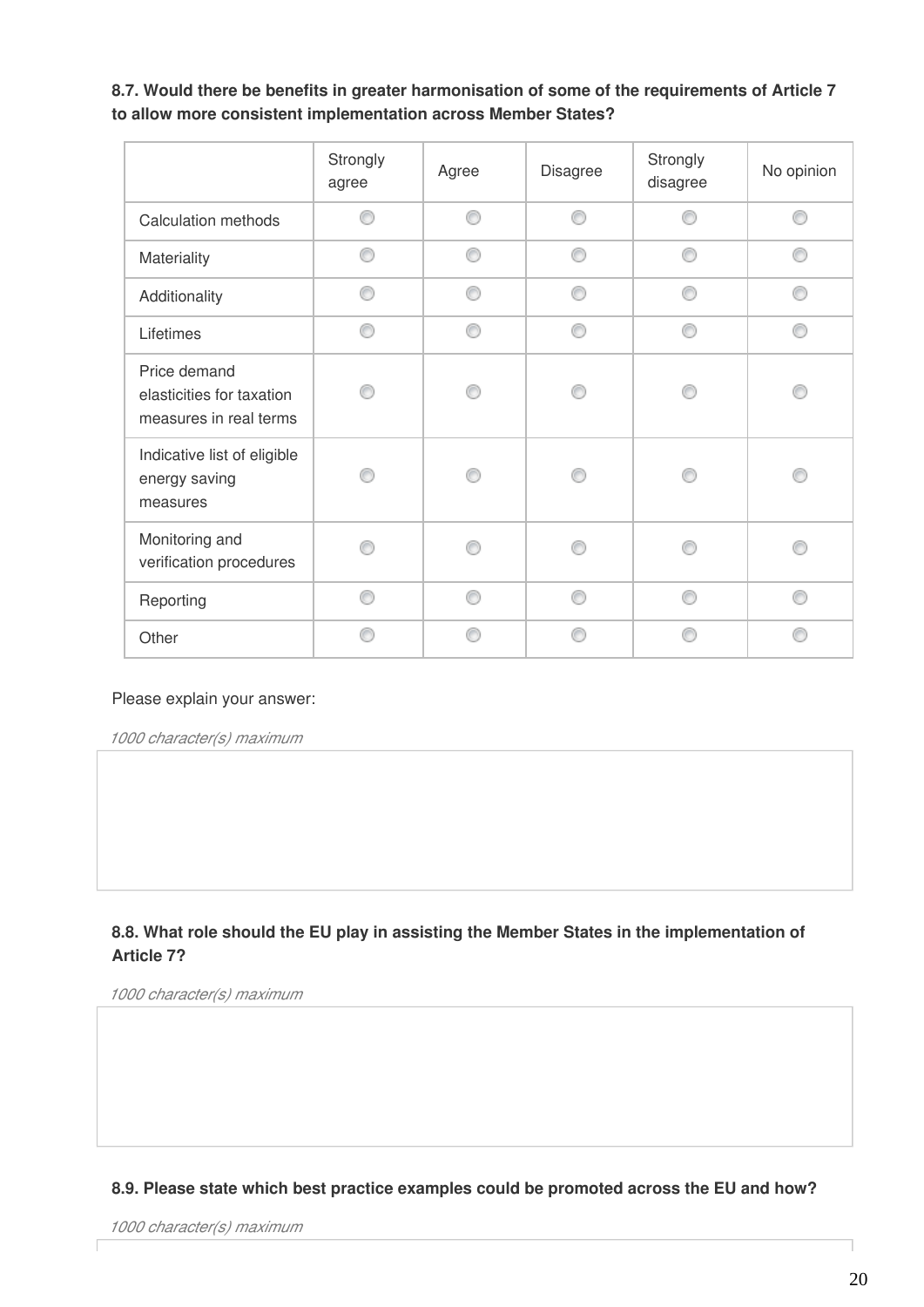**8.10. Would it be appropriate and useful to design a system where some types of energy savings achieved in one Member State would count towards obligations carried out either by governments or by economic operators in another country, just as the option to cooperate on greenhouse gas emissions reductions already exists?**

*1000 character(s) maximum* 

**8.11. Would it be appropriate and useful to design a system where energy efficiency obligations would also include elements aiming at gradually increasing the minimum share of renewable energy applicable to energy suppliers and distributors?**

*1000 character(s) maximum* 

### **8.12. Could the option of establishing an EU wide 'white certificate' trading scheme be considered for post 2020?**

- Strongly agree
- **Agree**
- **O** Disagree
- Strongly disagree
- $\bullet$  No opinion

Please explain your answer: